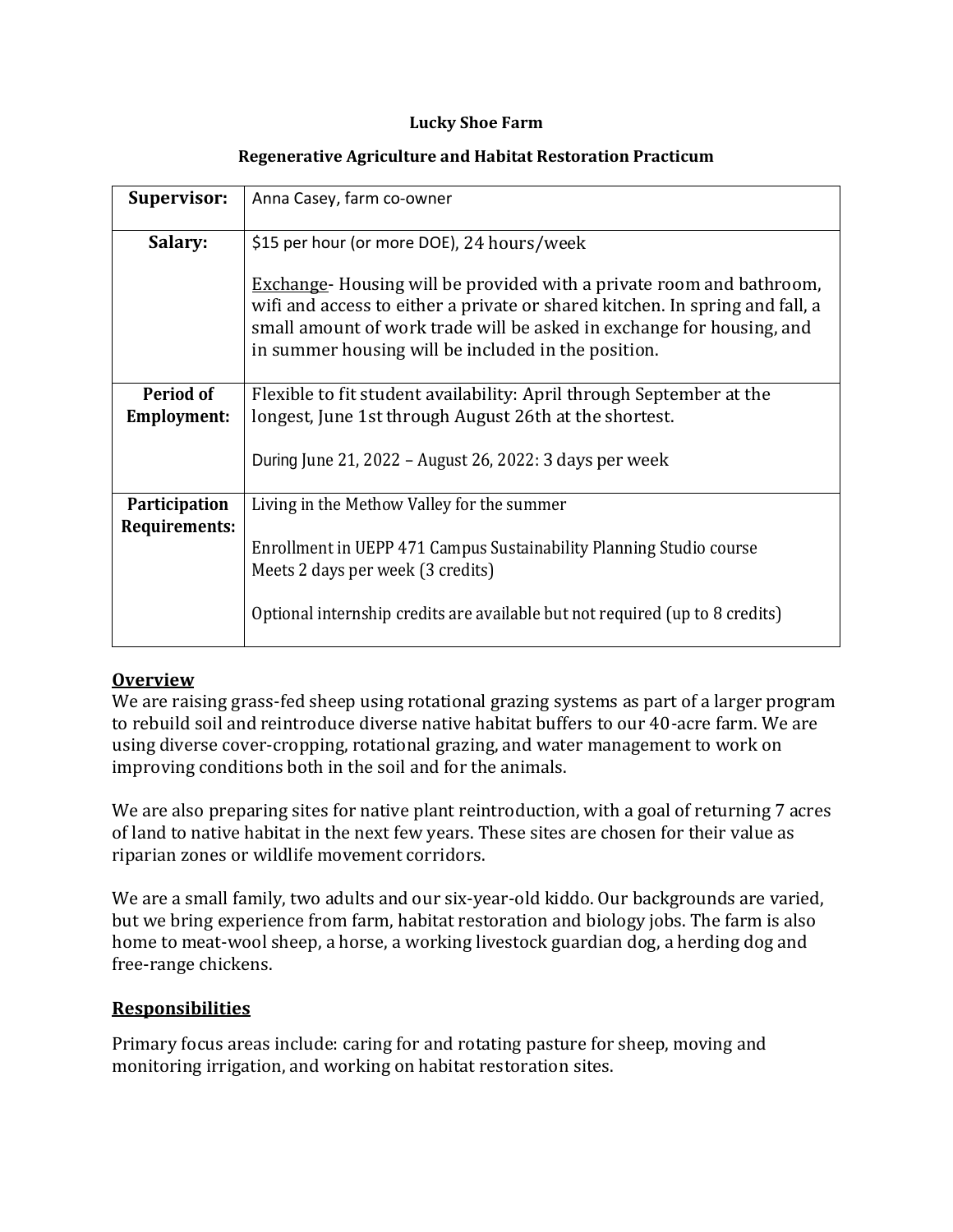In April we will be supporting our ewes in lambing, preparing our previously covercropped fields to be planted into perennial pasture, and assembling irrigation equipment. Depending on results from soil testing, we may apply manure or minerals as natural fertilizer to select areas of the farm. In May, pasture and cover crops will be planted, irrigation will be turned on and sheep will begin rotational grazing. In early June, we will cut hay and alfalfa.

From mid-June to Early August, sheep will continue to graze on rotating pasture and irrigation will be moved daily. **From mid-June to the end of July, our family also fishes commercially in Alaska. We will be gone from the farm for these 6 weeks, and this will be an opportunity for you to take a leadership role, oversee animal and irrigation management, and possibly train a second student to assist in farm tasks.**

In August, we will wean lambs and possibly take a second cutting of hay and alfalfa. Animals will continue to rotational graze until snow falls. Throughout the seasons, we will prepare sites or tend to replanted areas, keep an eye on animal health and adjust our grazing and watering cycles to support the pastures.

Depending on the duration of your work at Lucky Shoe, you may be able to help with a mix of the above tasks. **Your most critical jobs will be moving animals on rotating pasture one to two times a week, and moving irrigation equipment daily.** We need a strong commitment for engagement during the time that we will be away from mid-June until August 1, and believe we can provide training and information to support this time of unsupervised farm management to be empowering and successful. The earlier you can arrive (before June 1) the more training and skills you can build to enable you to work confidently on your own.

We may have an opportunity for a second student participating in the Sustainability Pathways program for the summer only (beginning June 21), so people interested are encouraged to be in touch to discuss possibilities around dates. If there were two students sharing this position, the 20ish hrs/week would be split.

## **Qualifications and Experience**

Prior experience is not required. Willingness to work outside in heat and possibly smoke is a requirement, and physical strength is needed. It is important to be willing to learn new skills, ask for help, and navigate the unexpected- whether it is a mechanical breakdown or an injured animal. In June and July, you will be working unsupervised, and will be in charge of making sure the animals are well and the water is hitting the ground. **You must be able to manage the unexpected by trouble shooting problems yourself, calling on us for help, or reaching out to other local resources who we refer you to.**

## **Educational/Professional Benefits**

Depending on your interests, skills can be built in the following areas: